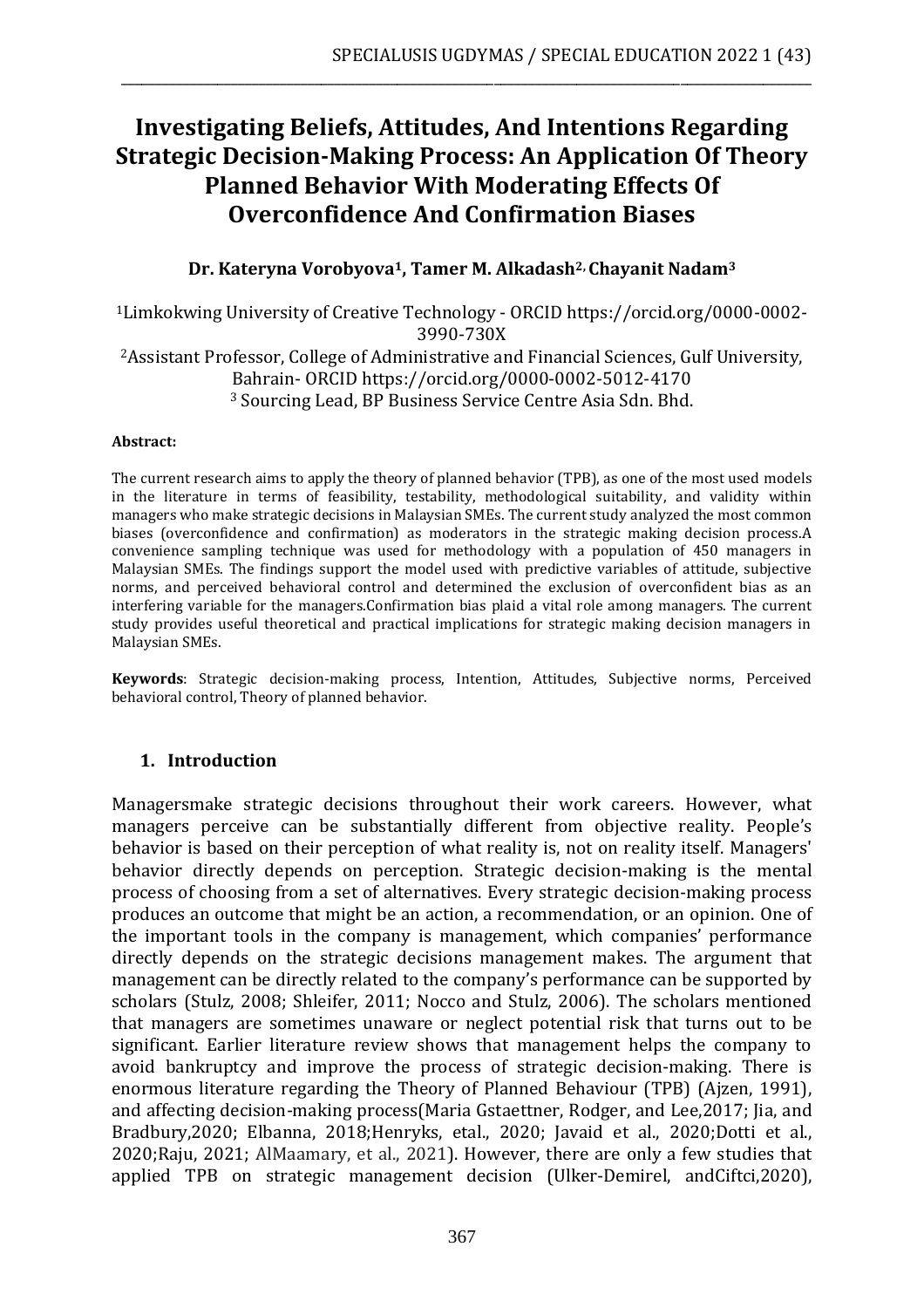hospitality management, (Soorani,andAhmadvand, 2019), consumer food-management behaviour, and most research was done in tourism management (Putro et al., 2020;Yu et al., 2018; Wong et al., 2021; Maria Gstaettner, Rodger, and Lee, 2017). This particular research will be focused on managers and the way they intend to make strategic decisions. Moreover, this research will have common biases in decision-making as moderators, such as overconfidence bias, confirmation bias.Moreover, the current research will have a great contribution to the literature review, there is still no comprehensive research on strategic management decisions applying TPB along with common biases as moderators. In advance, there is no study on common biases in the strategic decision-making process along with TPB applied. To fill this research gap, the current study aims to identify strategic managers' beliefs, attitudes, and perceived behavioural control on intention to make a strategic decision with the interfering role of overconfidence bias, confirmation bias, prediction on strategic making decisions.

\_\_\_\_\_\_\_\_\_\_\_\_\_\_\_\_\_\_\_\_\_\_\_\_\_\_\_\_\_\_\_\_\_\_\_\_\_\_\_\_\_\_\_\_\_\_\_\_\_\_\_\_\_\_\_\_\_\_\_\_\_\_\_\_\_\_\_\_\_\_\_\_\_\_\_\_\_\_\_\_\_\_\_\_\_\_\_\_\_\_\_\_\_\_\_\_\_\_\_\_

In a deep understanding of strategic managers making decision process and the factors influence, the current research focused on developing a new model, which is the combination of TPB model and common biases in decision making, to explain the construct influencing on strategic managers' decision-making process.

The paper will be opened from the literature review on the risk management decisionmaking process, constructs of the TPB, and control variables (overconfidence bias, confirmation bias). The following part of the research will explain a methodological approach with upcoming research analysis. Subsequent parts will be given for discussion results, findings and conclude with implications for risk managers. The last part of the article will conclude the research results along with theoretical and managerial implications, limitations of the study.

# **2. Literature review and developing hypotheses**

Strategic management is a process where managers identify, assess, and treat the risk that could potentially affect companies' business operations.Dotti et al., (2020) examined the decision-making process and implementation which can be characterized by different levels. The medium complexity decision-making process can be characterizedas intuitive, the managers are influenced by emotions, or they rely on experience. In contrast, when the decision-making process and implementation is low complexity, the managers make a decision more rationally. Responsibility for making a strategic decision undoubtedly relies on the top management team (Netz, Svensson, andBrundin,2020).

#### **2.1. Theory of Planned Behavior**

The theory of planned behavior (TPB) was designed by Ajzen (1991) where cognitive self-regulation plays an important role in human behavior. The theory was designed to predict and explain human behavior in a specific context. One of the central factors of the TPB is human intention to make a decision. Motivational factors are shown as indicators, most likely influencingthe intention of performance, and showing how hard humans attempt to try to perform. "The stronger the intention to engage in a behavior, the more likely should be its performance" (Ajzen, 1991). A strategic decision is characterized by uncertainty about potential decisions related to attitude towards the decision. Individuals perceive, evaluate the decision. Their mind constantly evaluates the problem, respond to the available options and the outcomes. During the decision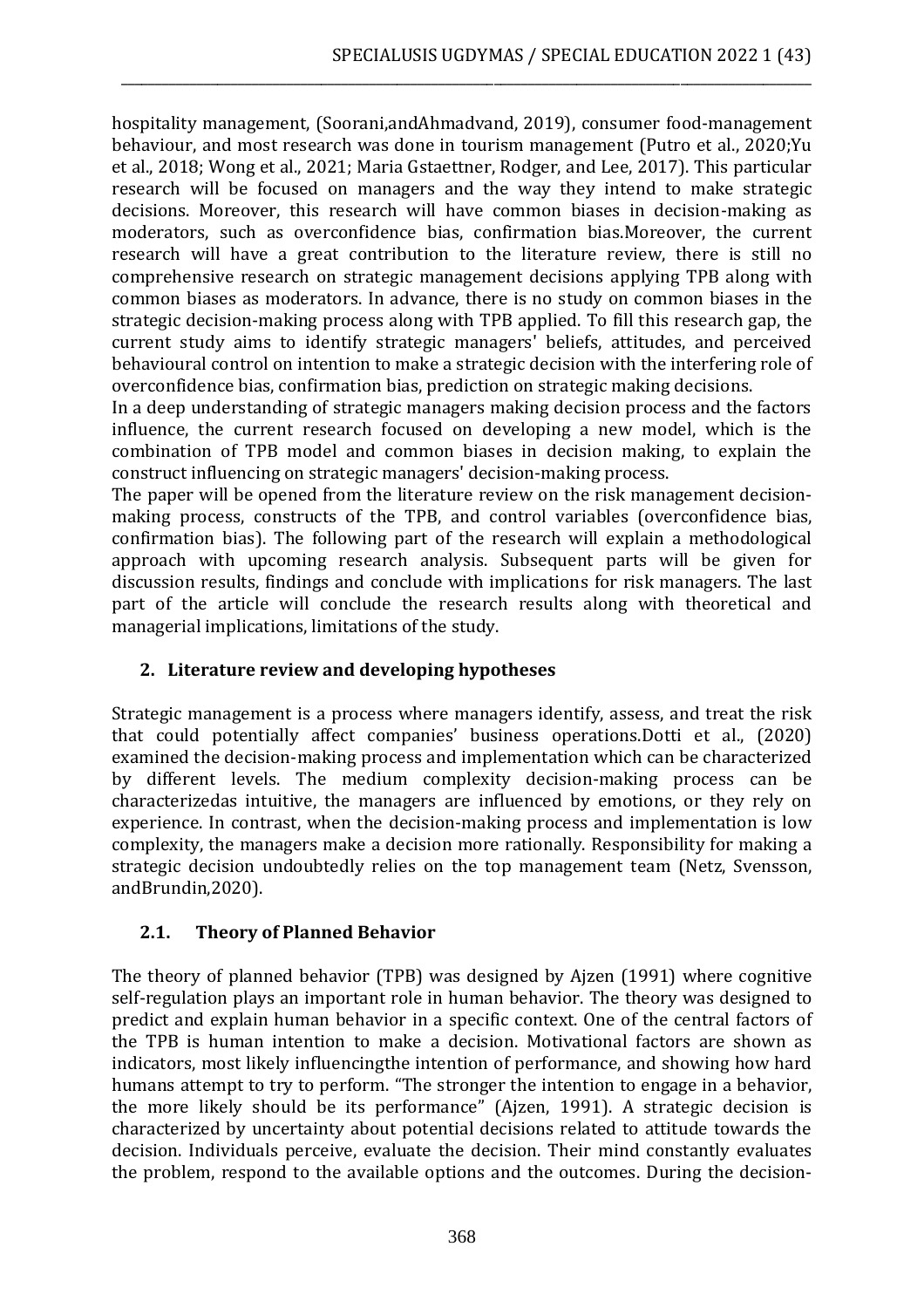making, managers are usually involved in a two-step process, which is their perception of the situation and generation, evaluation along witha selectionof the choice. Subjective norms in the TPB play a vital role in referring to the person or a particular group of people that need to approve or support a certain behavior. Subjective norms can be interpreted by the perceived social influence by other humans which can influence an individual's behavior in a particular manner and their motivation to comply with particular people's vision. The literature review on subjective norms has been proved as a weak influence on decision-making intention compared to attitude. However, (Zhuang et al., 2020) have found an insignificant relationship between subjective norms and perceived behavioural control. Managers often do not follow a self-directional attitude.

\_\_\_\_\_\_\_\_\_\_\_\_\_\_\_\_\_\_\_\_\_\_\_\_\_\_\_\_\_\_\_\_\_\_\_\_\_\_\_\_\_\_\_\_\_\_\_\_\_\_\_\_\_\_\_\_\_\_\_\_\_\_\_\_\_\_\_\_\_\_\_\_\_\_\_\_\_\_\_\_\_\_\_\_\_\_\_\_\_\_\_\_\_\_\_\_\_\_\_\_

Perceived behavioral control can make it possible for managers to control their beliefs that determined their behavior (e.g., I have access to necessary applications) or impede the managers to behave ( e.g., I am not skilled to do this)(Van Twillert et al., 2020). The concept of PBC is to explain conditions where managers do not completely control their behavior. Ajzen (1991) referred to that "individual's perception of his or her control over the performance of the behavior". PBC was also determined by ease or difficulties of carrying out the intended behavior (Zolait, 2014). When managers think that the task which is in front of them is easy to perform is high in perceived behavioral control; if the task is difficult to perform it takes low in perceived behavioral control (Manstead, 2002). These relate direct and observed and related experience of behavior and "other factors that may increase or reduce the perceived difficulty of performing the behavior in question" (Ajzen 1988,). When managers intend to perform actual decisions and fail to perform, this failure is attributable to the individual's lack of control over the behavior.

When managers perceived the situation or the problem they are going to deal with, they may decide based on their perception is going to ease or difficult of performing. Perceived behavioral control varies across factors and the given situations, where the result may depend on individual perceptions of behavioral control which depends on the situation.

The current study proposed the following hypotheses regarding the three direct predictors of the Theory of planned behavior.

*H1: Attitude towards strategic decision positively influence intention to make a strategic decision.*

*H2: Subjective norms positively influence intention to make a strategic decision.*

*H3:Perceivedbehavioral control positively influences intention to make a strategic decision.*

# **2.2. Common biases in decision making as moderators**

Decision-makers engage in bounded rationality; however, managers constantly interact with common biases. To minimize the effort decision-making managers, rely on intuition, experience, impulses, or merely convenient rules. Researchers highlighted four common biases which can interact with decision-making. Czaja,andRöder, (2020) described the tendency of managers to overestimate their abilities to perform. The literature supports the link between overconfidence bias and intention to make a decision. Li, andCao, 2021; Erceg, andGalić, 2014; Proeger, andMeub, 2014; Levy, andTasoff, 2017).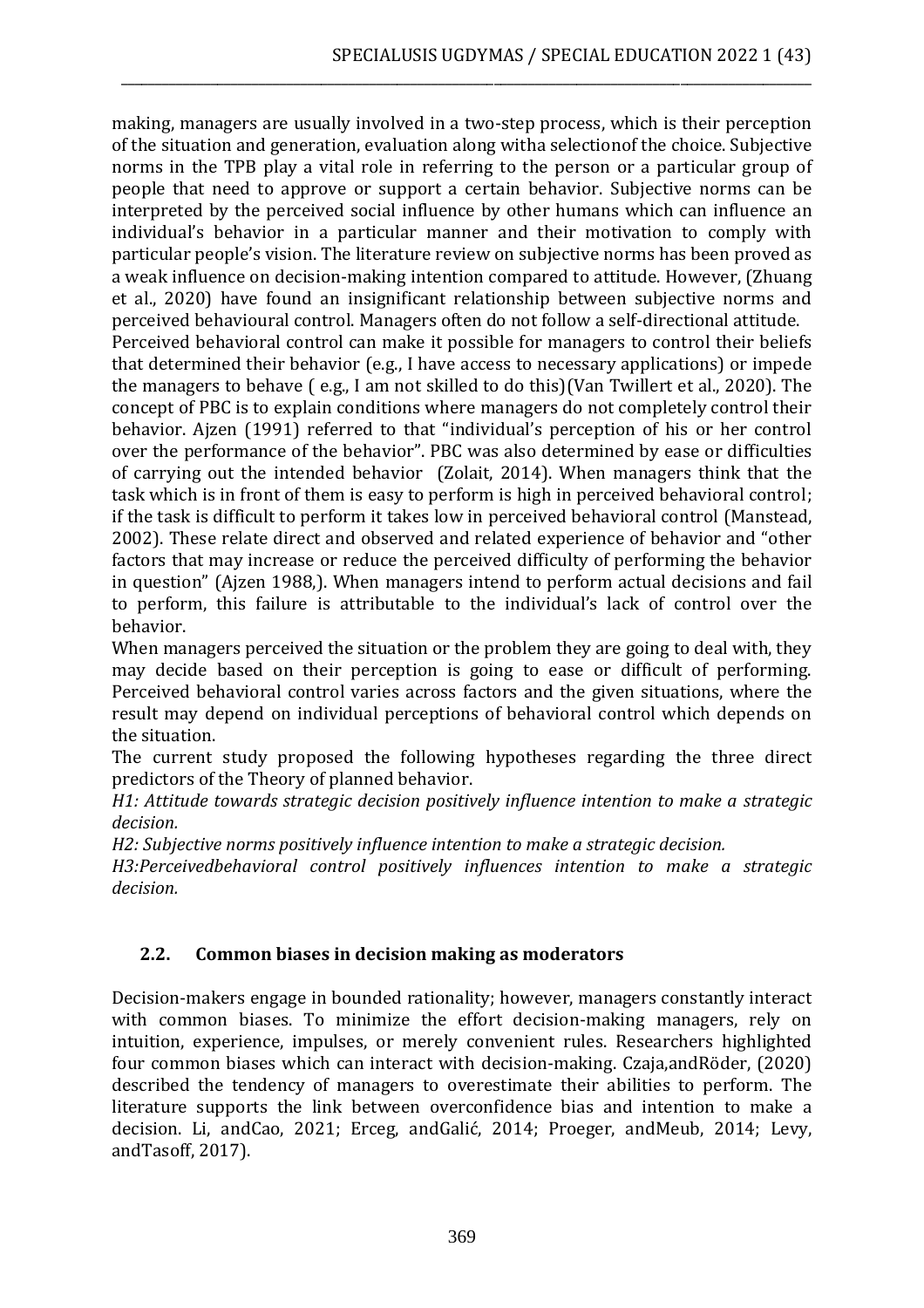Proeger, andMeub, (2014) discussed extensively overconfidence bias among individuals and groups. They found that if individuals decide on the group (subjective norms) while observing other people the overconfidence bias tends to trigger. Moreover, if managers take decisions individually overconfidence can lessen slightly become under confidence. However, another research finding shows that if the group is homogenous, the tendency of overconfidence does not depend on the group making a decision. Literature suggests that overconfidence bias take a place among managers who make decisions, they try to predict the future and happened to overestimate their abilities (Mishra, andMetilda, 2015).

\_\_\_\_\_\_\_\_\_\_\_\_\_\_\_\_\_\_\_\_\_\_\_\_\_\_\_\_\_\_\_\_\_\_\_\_\_\_\_\_\_\_\_\_\_\_\_\_\_\_\_\_\_\_\_\_\_\_\_\_\_\_\_\_\_\_\_\_\_\_\_\_\_\_\_\_\_\_\_\_\_\_\_\_\_\_\_\_\_\_\_\_\_\_\_\_\_\_\_\_

Managers during the decision-making process assume that they rationally gather information, however, they do not. They selectively gather it. Confirmation bias is when humans selectively gather information, reaffirm their past choices, and discount information that contradicts them.

Zhao, Fu, and Chen, (2020), described the intricate moderating role of confirmation bias while making decisions for individuals. Managers tend to accept at face value information that confirms their preconceived views, while they seek sceptical information that challenges them. Extensive literature tends to provide the understanding, that individuals who feel a strong need to be accurate in making a decision are less prone to confirmation bias (Millner, Ollivier, and Simon, 2020; Sude, Pearson, and Knobloch-Westerwick, 2021; Matthiesen, et al., 2020). Thus, the hypotheses are proposed as follows:

*H4: Overconfidence bias moderates the relationship between attitude, subjective norms and perceived behavioral control, and intention to make a decision.*

*H5: Confirmation bias moderates the relationship between attitude, subjective norms and perceived behavioral control, and intention to make a decision.*

# **3. Methodology**

The current research and data collection took a place in August-January 2022. The study was used a nonprobability sampling technique to distribute the questionnaire. A convenience sampling technique was applied. The questionnaire was distributed to the targeted population among managers of SMEs in Malaysia. A total of 600 questionnaires were distributed, however, only 450 were used and analyzed. Which gives the response rate of 75%, according to Uma Sekaran (2016) the response rate is acceptable to proceed for data analyses.

The questionnaire contained the first part related to demographic statistics, which included gender, age, education, and working experience. The TPB variables such as Attitude perceivedbehavioral control, subjective norms, overconfidence bias, and confirmation bias were measured in 5-point Likert Scale ranging from (1) completely disagree to (5) agree. The Decision-making variable was measured with a 5-point Likert Scale ranging from (5) frequently to (1) very infrequently or rare.

Variables of the theory of planned behavior such as attitude, subjective norms, perceived behavioral control were measured and adapted from (Ajzen, 2020). The participants were asked to rate their attitude related to decision making such as if participants enjoy or were satisfied. Perceived behavioral control variables were measured and adapted from (Ajzen 2020). Participants were asked if their making decision was under control, did anybody influence the decision-making process. Subjective norms variable measurement were adapted from (Ajzen, 2020). The participants were asked their decision around experienced or inexperienced managers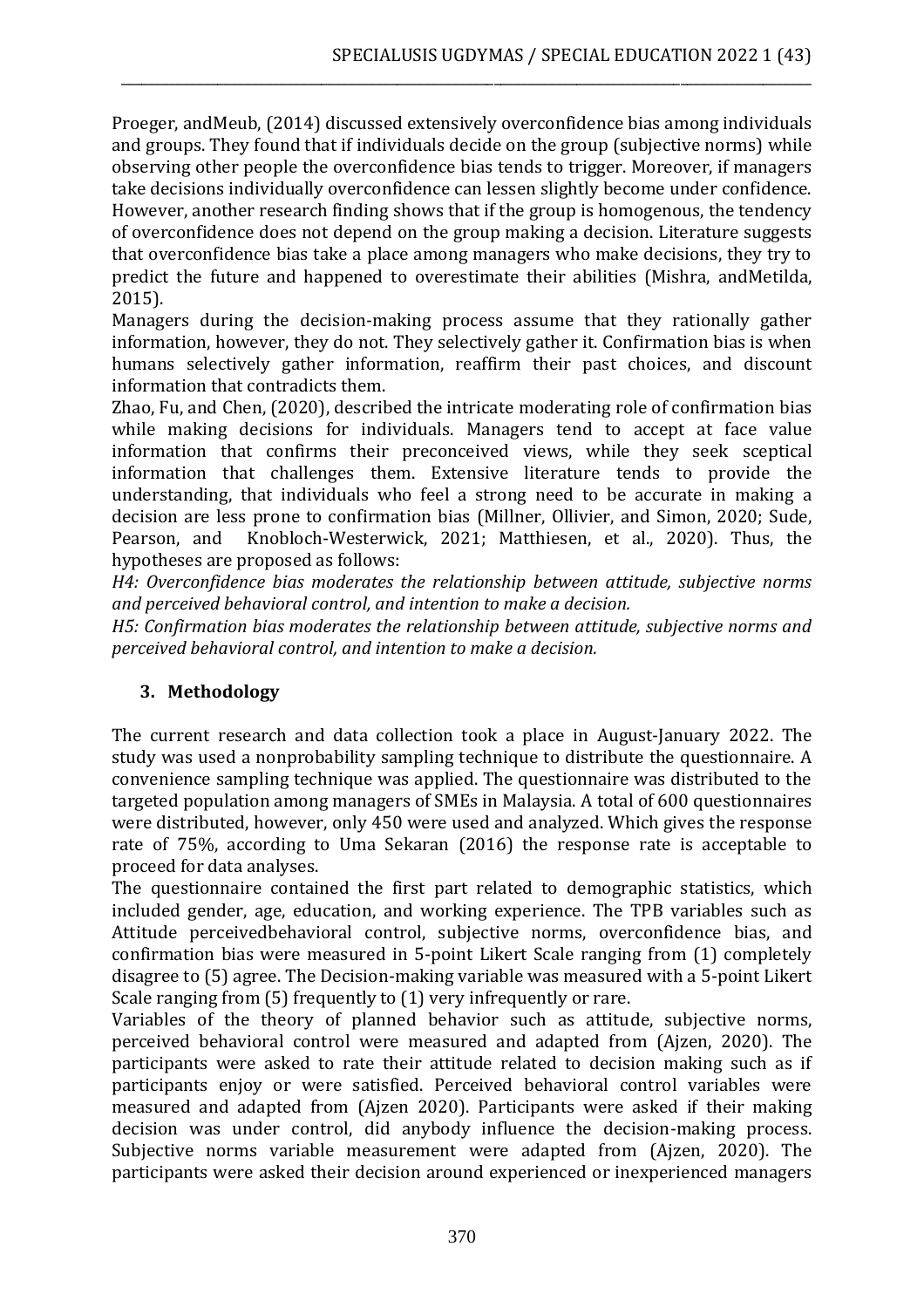surrounded. Finally, control variables such overconfidence bias were measured and adapted from (Proeger & Meub, 2014). Confirmation bias variables were measured and adapted from (Heesen et al., 1971). Participants were asked if they would like a certain idea to be true, they end up believing it to be true if they are motivated by wishful thinking and ignoring or rejecting information that casts doubts.

\_\_\_\_\_\_\_\_\_\_\_\_\_\_\_\_\_\_\_\_\_\_\_\_\_\_\_\_\_\_\_\_\_\_\_\_\_\_\_\_\_\_\_\_\_\_\_\_\_\_\_\_\_\_\_\_\_\_\_\_\_\_\_\_\_\_\_\_\_\_\_\_\_\_\_\_\_\_\_\_\_\_\_\_\_\_\_\_\_\_\_\_\_\_\_\_\_\_\_\_

#### **4. Data Analysis**

The data was analyzed using SMART PLS software. The total sample size of the data was 450. According to (Hair et al., 2014) before proceeding to analysis the data should be tested on distribution and examined with two measures of distribution skewness and kurtosis. To determine if the distribution of the variable were symmetrical the skewness analysis was applied. The constructs were in the range +1 to -1 and did not exceed the variation, and were close to 0, thus the normality can be concluded(Hair et al., 2014).

The statistical analysis for SMART PLS was performed in four steps as determined by (Hair et al., 2014). Analysis of reflective measured model included: 1) internal consistency, which was evaluated with composite reliability, 2) convergent validity which was assessed with AVE, 3) discriminant validity, which was assessed with Heterotrait- Monotrait ratio (HTMT), 4) indicator reliability, which can be assessed with the indictor's outer loadings. The next step will be evaluating the structural model. The indications to be assessed are 1) coefficient of determination (R2), 2) predictive relevance (Q2), 3) size and significance of path coefficients, 4) *f2* effect size using bootstrapping technique. Next step, the moderation effect of overconfident bias and confirmation bias were assessed. The last step of the analysis was to evaluatethe importance of decision-making based on outer weights obtained by SMART PLS through bootstrapping technique.

# **4.1. Results**

# **4.1.1. Demographic information**

Descriptive statistics of the demographic variables were such as gender, age, occupation, work experience, education of 450 valid responses, 53.8% were females, 46.2% were males, major age (61.5%) of the participants varies from 26-36 years, and average age (30.8%) varies from 37-50 years. Subsequently, the majority of participants (61.5%) have work experience between 6-15 years (Figure 3), 23.1% of participants have work experience of 1-5 years.Education of the participants varies from Ph.D. and MBA which constitute the majority of population 35.2% Ph.D. and 27.4% MBA, following with Bachelor 23.7%, Diploma 13.7%.

# **4.2. Measurement model**

Assessing the reflective measurement model starts with assessing reliability and validity and examining any collinearity issues. Internal consistency was measured composite reliability as presented in Table 4. The composite reliability should vary between 0 and 1, with high values indicating a higher level of reliability. According to (Hair et al., 2014), composite reliability values from 0.70 to 0.90 can be regarded as satisfactory. Table 4 shows that all the constructs meet the mentioned criteria the value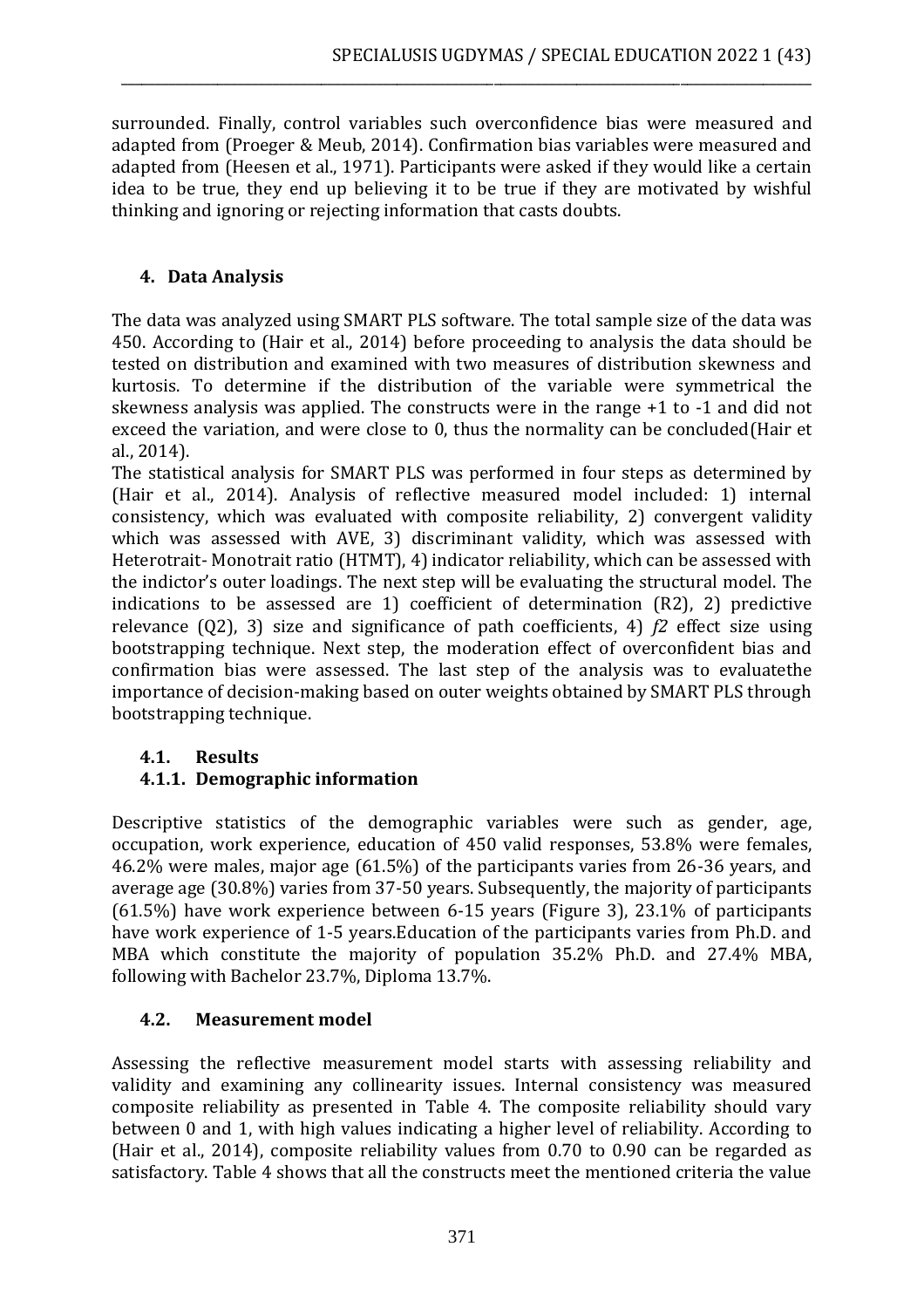varies from 0.856 to 0.887, hence can conclude that that is a sufficient level of internal consistency reliability.

\_\_\_\_\_\_\_\_\_\_\_\_\_\_\_\_\_\_\_\_\_\_\_\_\_\_\_\_\_\_\_\_\_\_\_\_\_\_\_\_\_\_\_\_\_\_\_\_\_\_\_\_\_\_\_\_\_\_\_\_\_\_\_\_\_\_\_\_\_\_\_\_\_\_\_\_\_\_\_\_\_\_\_\_\_\_\_\_\_\_\_\_\_\_\_\_\_\_\_\_

| Latent     | Indicators       | Convergent Validity |            | InternalConsistency   |
|------------|------------------|---------------------|------------|-----------------------|
| Variables  |                  |                     |            | Reliability           |
|            |                  | Loadings            | <b>AVE</b> | Composite reliability |
| AT         | AT <sub>1</sub>  | 0.980               | 0.623      | 0.865                 |
|            | AT <sub>2</sub>  | 0.788               |            |                       |
|            | AT <sub>3</sub>  | 0.735               |            |                       |
|            | AT4              | 0.725               |            |                       |
| <b>SBN</b> | SBN1             | 0.967               | 0.673      | 0.887                 |
|            | SBN <sub>2</sub> | 0.982               |            |                       |
| <b>PBC</b> | PBC1             | 0.875               | 0.560      | 0.877                 |
|            | PBC <sub>2</sub> | 0.850               |            |                       |
|            | PBC <sub>3</sub> | 0.936               |            |                       |
|            | PBC4             | 0.889               |            |                       |
|            | PBC5             | 0.784               |            |                       |
|            | PBC <sub>6</sub> | 0.971               |            |                       |
| DM         | DM1              | 0.785               | 0.670      | 0.889                 |
|            | DM <sub>2</sub>  | 0.908               |            |                       |
|            | DM <sub>3</sub>  | 0.932               |            |                       |
|            | DM4              | 0.875               |            |                       |

Table 1: Reflective measurement model: reliability and validity

To establish convergent validity on the construct level the average variance extracted was assessed. The value of 0.50 or greater indicates that the construct determines more than half of the variance of its indicators, hence the convergence validity meets the satisfactory level (Hair et al., 2014).

Table 2: HTMT result

|           | AT    | DM    | <b>PBC</b> | <b>SN</b> |  |
|-----------|-------|-------|------------|-----------|--|
| AT        |       |       |            |           |  |
| DM<br>PBC | 0.450 |       |            |           |  |
|           | 0.442 | 0.451 |            |           |  |
| SN        | 0.145 | 0.351 | 0.491      |           |  |

Discriminant validity was assessed through HTMT result which is shown in Table 5. All constructs did not pass the threshold of 0.85.

#### **4.3. Structural model and test hypotheses**

Assessing measurement model constructs confirmed reliability and validity, the next step addresses the assessment of the structural model. R2 measured as model predictive accuracy. R2 could be ranged from 0 to 1. Some of the academic studies considered the R2 value of 0.20 to be high in a discipline such as a consumer behavior or marketing (Hair et al., 2014). In the current study, R2 is 0.639 which can be considered above a moderate level.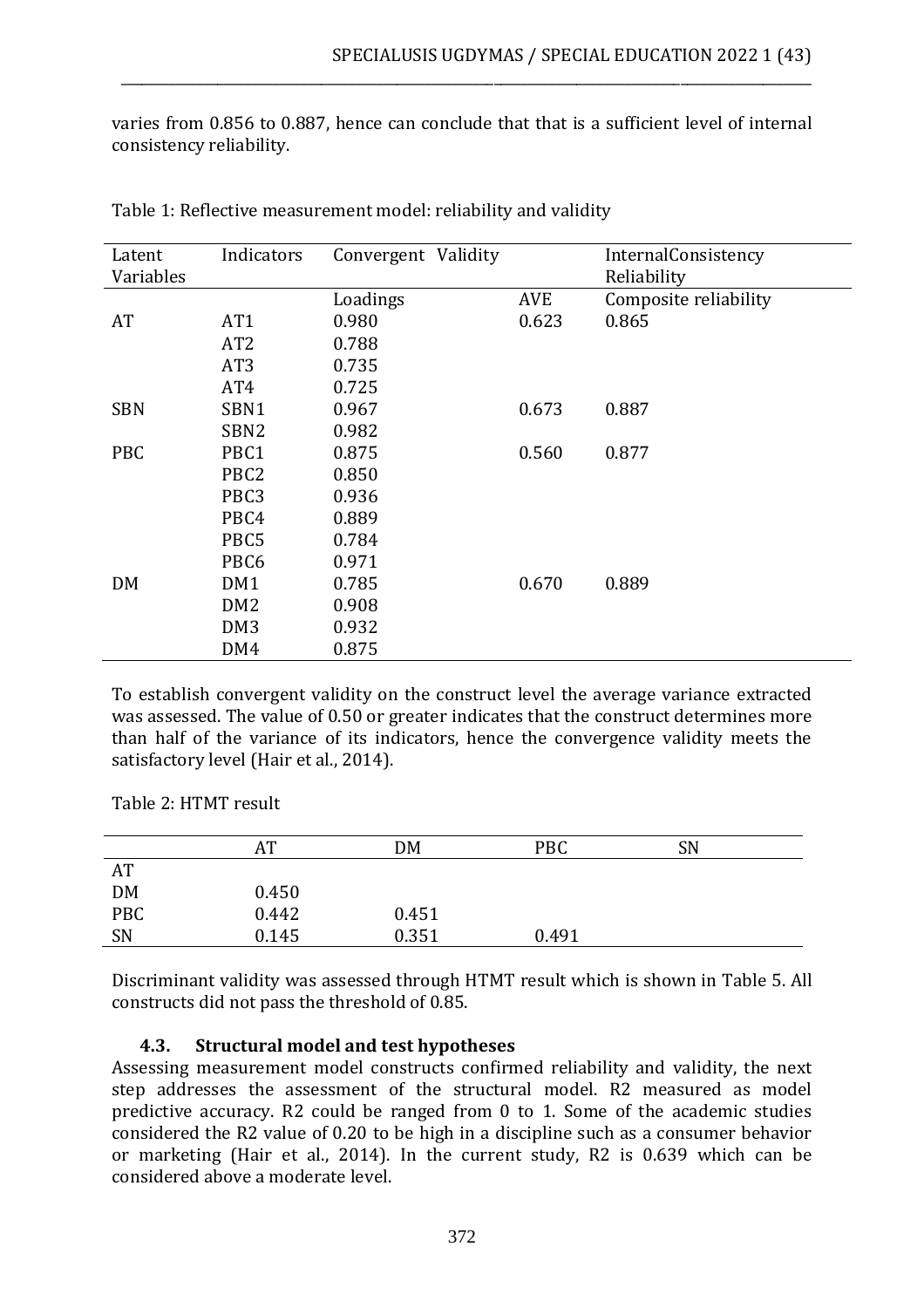The significant level was examined without considering the moderating effect of overconfidence and confirmatory biases. The bootstrapping technique was used to evaluate the significance level and test hypotheses in Table 6.

\_\_\_\_\_\_\_\_\_\_\_\_\_\_\_\_\_\_\_\_\_\_\_\_\_\_\_\_\_\_\_\_\_\_\_\_\_\_\_\_\_\_\_\_\_\_\_\_\_\_\_\_\_\_\_\_\_\_\_\_\_\_\_\_\_\_\_\_\_\_\_\_\_\_\_\_\_\_\_\_\_\_\_\_\_\_\_\_\_\_\_\_\_\_\_\_\_\_\_\_

| <b>Hypotheses</b>       | Path        | T statistics | P-value | Significance |
|-------------------------|-------------|--------------|---------|--------------|
|                         | coefficient |              |         |              |
| $H1:AT-DM$              | 0.054       | 4.411        | 0.021   | Sig          |
| $H2:SB-DM$              | 0.095       | 3.283        | 0.005   | Sig          |
| H <sub>3</sub> : PBC-DM | 0.823       | 6.737        | 0.000   | Sig          |

Table 3: Results of significance testing of path coefficient

The relationship between attitude, perceived behavioral control and decision making among managers in Malaysia was significant with p<0.05, thus H1and H3 is accepted. The relationship between subjective norms and decision making appeared significant with  $p < 0.05$ , thus H2 is supported.

Table 4: Effect Size and predictive relevance

|            | F2    |       |  |
|------------|-------|-------|--|
| AT         | 0.01  |       |  |
| <b>SN</b>  | 0.022 |       |  |
| <b>PBC</b> | 0.458 |       |  |
| DM         |       | 0.059 |  |
|            |       |       |  |

Estimating predictive relevance Q2 in the structural model was used blindfolding procedure. Q2 value can be calculated by using two different approaches. To obtain the result was used cross-validated redundancy was, as it built on the path model estimates of both the structural and the measurement models (Hair et al., 2014). Table 4 shows that Q2 is 0.059, meaning that predictive relevance with values 0.02, 0.15, 0.35 indicate that the exogenous construct has a small, medium, or large predictive relevance (Hair et al., 2014).

Assess the effect size that values of 0.02, 0.15, 0.35, respectively, represent small, medium, and large effects of an exogenous latent variable (Cohen, 1988).

The effect size *f2* as shown in Table 4, explains that endogenous latent decision making has effect sizes of 0.01, 0.022, 0.458 respectively. Hence, the effect size of attitude on the endogenous latent decision making is small, the effect size of subjective norms on endogenous latent decision making is small, and the perceived behavioral control has a large effect size.

The moderating role of overconfidence and confirmation biases was analyzed using the SMART PLS bootstrapping procedure, and the results are presented in Table 5.

The result revealed that overconfidence biases have not confirmed a moderating effect on the relationship between attitude, subjective norms, and perceived behavioral control. The mediating effect of overconfidence bias was insignificant with  $p > 0.05$ . However, the path was negative for subjective norms (-0.214), and perceived behavioral control (-0.154). The result did not support hypothesis 4.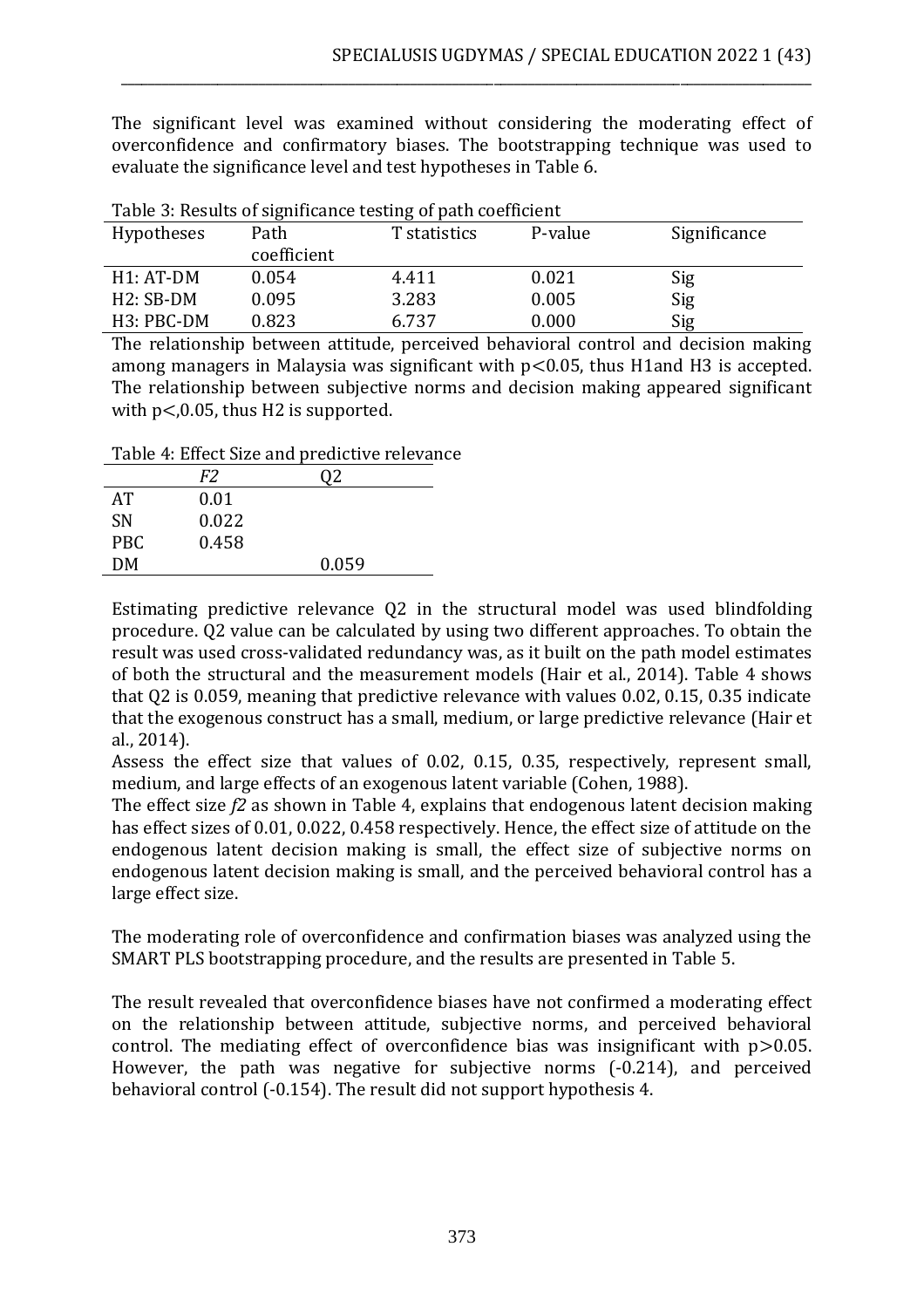| H4 moderating Path<br>effect |          | T vale | P value | Significance |
|------------------------------|----------|--------|---------|--------------|
| AT-DM                        | 0.387    | 0.525  | 0.600   | NS           |
| SN-DM                        | $-0.214$ | 0.218  | 0.828   | NS           |
| PBC-DM                       | $-0.154$ | 0.356  | 0.722   | NS           |

\_\_\_\_\_\_\_\_\_\_\_\_\_\_\_\_\_\_\_\_\_\_\_\_\_\_\_\_\_\_\_\_\_\_\_\_\_\_\_\_\_\_\_\_\_\_\_\_\_\_\_\_\_\_\_\_\_\_\_\_\_\_\_\_\_\_\_\_\_\_\_\_\_\_\_\_\_\_\_\_\_\_\_\_\_\_\_\_\_\_\_\_\_\_\_\_\_\_\_\_

Table 5: Result of moderating effect of overconfidence bias

The moderating role of confirmation bias was analyzed using SMARTPLS bootstrapping procedure and the result is presented in Table 6. The result was found that moderating effect between attitude, subjective norms, and perceived behavioral control was significant p<0.05.

The path coefficient between variables was positive (0.245, 0.161, 0.176). Hence Hypothesis 5 issupported.

| Table 6: Moderating effect of confirmation bias |  |
|-------------------------------------------------|--|
|-------------------------------------------------|--|

| H <sub>5</sub> | Path  | T Value | P-value | significance |
|----------------|-------|---------|---------|--------------|
| AT-DM          | 0.245 | 4.465   | 0.001   | SN           |
| SN-DM          | 0.161 | 3.320   | 0.003   | SN           |
| PBC-DM         | 0.176 | 6.870   | 0.000   | SN           |

To evaluate the relative importance of the constructs that influence making a decision the SMART PLS bootstrapping procedure was used. The result shown in Table 7, attitude, subjective norms and perceived behavioral control, confirmation biasis listed in order of outer weight by type.

| Constructs               | Description     | Outer weights | t     | Ŋ           |
|--------------------------|-----------------|---------------|-------|-------------|
| Attitude                 | Spontaneous     | 0.981         | 2.589 | 0.036       |
|                          | style of making |               |       |             |
|                          | decision        |               |       |             |
|                          | High<br>risk    | 0.784         | 2.012 | 0.048       |
|                          | activities      |               |       |             |
|                          | Make<br>a       | 0.782         | 1.540 | $0.124$ /ns |
|                          | decision        |               |       |             |
|                          | quickly<br>and  |               |       |             |
|                          | instinctively   |               |       |             |
|                          | Rational        | 0.613         | 2.388 | 0.046       |
|                          | conclusion      |               |       |             |
| Subjective<br>Experience |                 | 0.999         | 2.916 | 0.047       |
| <b>Norms</b>             | people around   |               |       |             |
|                          | Unexperienced   | 0.104         | 0.201 | 0.440ns     |
|                          | people around   |               |       |             |
| Perceived                | Focused<br>on   | 0.819         | 2.286 | 0.023       |
| Behavioral               | success         |               |       |             |
| Control                  |                 |               |       |             |
|                          | Study evidence  | 0.937         | 2.885 | 0.046       |
|                          | in details      |               |       |             |

Table 7: The relative importance of the constructs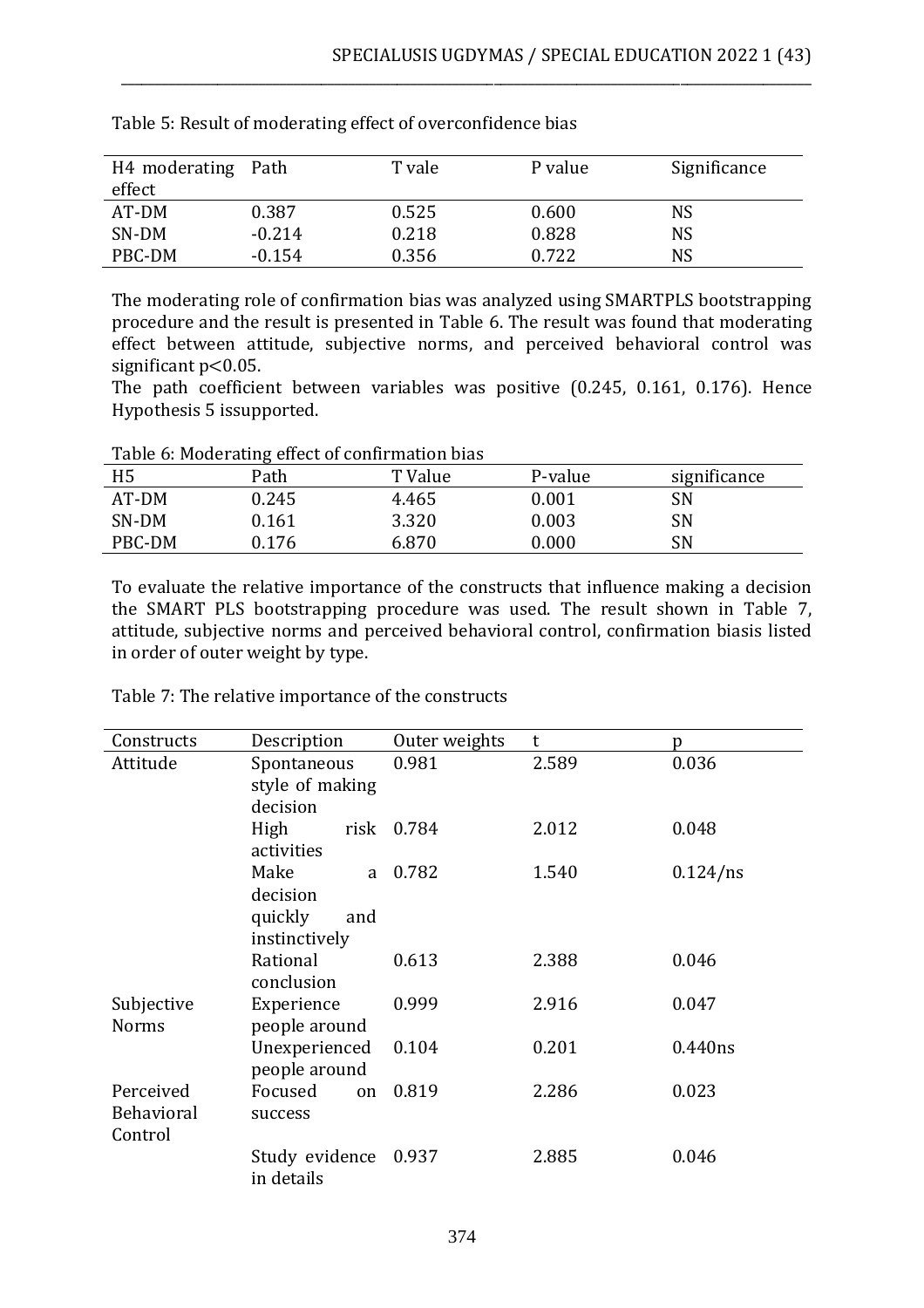|                      | Acting<br>impulse                     | on    | 0.598 | 1.210 | $0.227$ /ns |
|----------------------|---------------------------------------|-------|-------|-------|-------------|
|                      | Evaluating<br>options                 |       | 0.886 | 2.298 | 0.022       |
| DM                   | considering all 0.492<br>implications |       |       | 4.918 | 0.000       |
|                      | Plan ahead                            |       | 0.908 | 4.647 | 0.000       |
|                      | Consider                              | all   | 0.938 | 4.672 | 0.001       |
|                      | pros and cons                         |       |       |       |             |
|                      | Deliberate                            |       | 0.863 | 3.440 | 0.001       |
|                      | logical process                       |       |       |       |             |
| Confirmation<br>bias | Always believe<br>in doing            |       | 0.749 | 4.370 | 0.002       |
|                      | Motivated<br>wishful                  | by    | 0.658 | 3.504 | 0.003       |
|                      | thinking                              |       |       |       |             |
|                      | Reject                                |       | 0.056 | 2.065 | 0.032       |
|                      | information                           |       |       |       |             |
|                      | that                                  | casts |       |       |             |
|                      | doubt                                 |       |       |       |             |

\_\_\_\_\_\_\_\_\_\_\_\_\_\_\_\_\_\_\_\_\_\_\_\_\_\_\_\_\_\_\_\_\_\_\_\_\_\_\_\_\_\_\_\_\_\_\_\_\_\_\_\_\_\_\_\_\_\_\_\_\_\_\_\_\_\_\_\_\_\_\_\_\_\_\_\_\_\_\_\_\_\_\_\_\_\_\_\_\_\_\_\_\_\_\_\_\_\_\_\_

Out of attitude towards making a decision, participants hesitate to makea decision quickly and instinctively, feel reluctant of making a strategic decision with inexperienced people around, thus this construct was insignificant. Although, participants were very reluctant to makea decision based on impulse. According to (Hair et al., 2014) if the indicators' outer weight is insignificant, however, the constructs item in outer loading are relatively high >0.50, the indicators should be interpreted as absolutely important, but not as relatively important. The two constructs with insignificant weight (attitude and perceived behavioral control, and subjective norms), have greater outer loading (0. 781 and 0.985, and 0.849 respectively). Since these three indicators' loading was significant, the indicators were retained in the analysis to keep content validity.

The 14 constructs, 11 were statistically significant. There were, based on outer weights significant level. Managers makea decision based on their attitude towards the problem. Some of the prefer rationally to think before jumping to conclusions, some of the use different stylesof attitude towards the problem. Most of the managers feel more confident when they belong to the formal group with experience people surrounded by them, thus can assume that experienced people bring confidence. Managers assured that to make a strategic decision in their daily life most of them prefer to go into details about the problem or evaluate the options. They don't act on impulse even most experienced managers, who can rely on their experience to make strategic decision making (Erceg,and Galić, 2014)managers prefer to study evidence in detail and evaluate options.

The most important was strategic decision-making constructs, explaining that managers prefer all implications and plans. Seems like no matter if managers are experienced or belong to formal groups, the strategic decision-making process deliberate logical process considering all pros and cons. An earlier study showed that decision making relies on what groups the managers located (Mishra,and Metilda, 2015), managers tend to make better decisions inhomogeneous formal groups,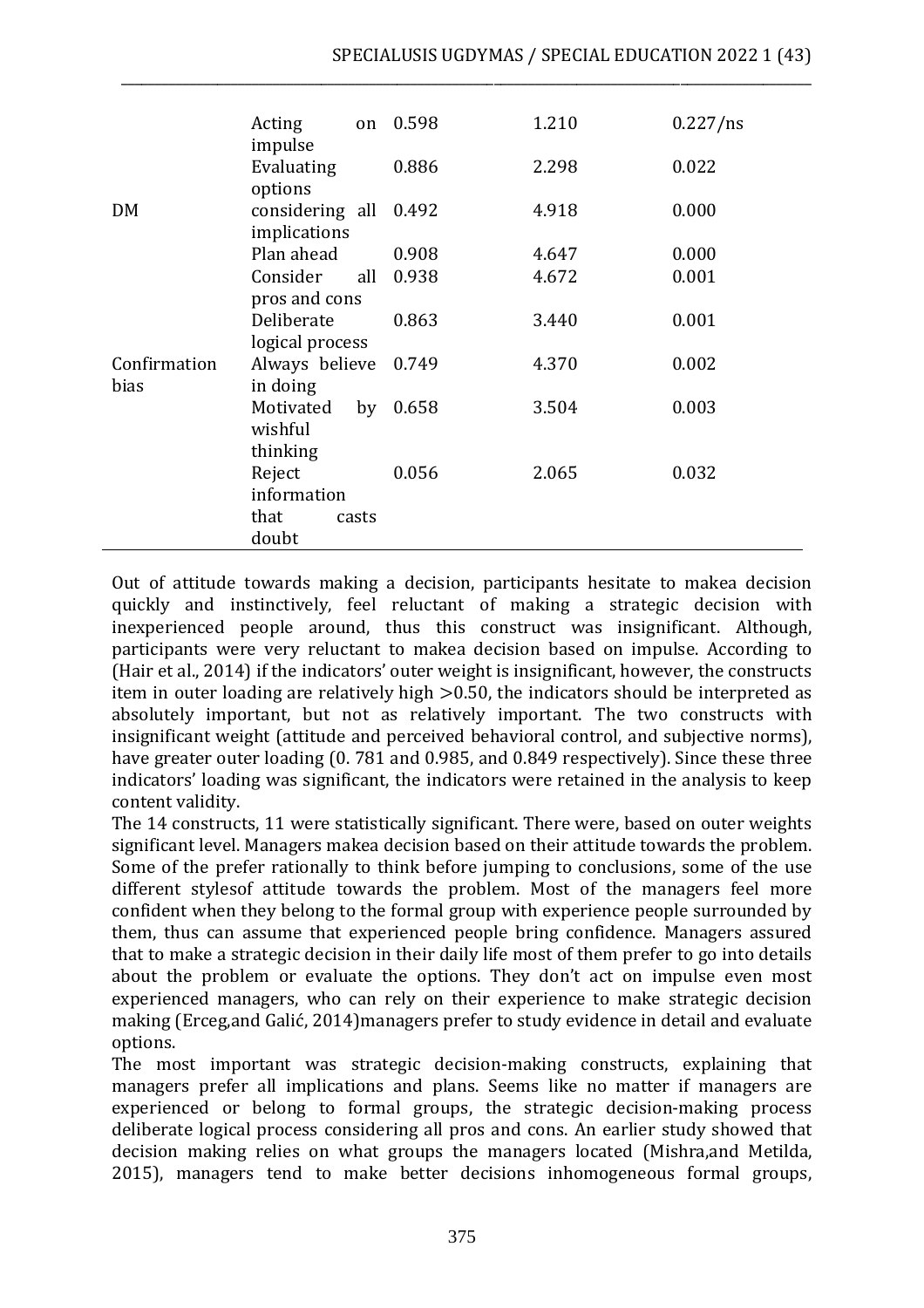however, in this study the construct has a negative and insignificant weight loading impact on the strategic decision-making process that this construct was deleted.

\_\_\_\_\_\_\_\_\_\_\_\_\_\_\_\_\_\_\_\_\_\_\_\_\_\_\_\_\_\_\_\_\_\_\_\_\_\_\_\_\_\_\_\_\_\_\_\_\_\_\_\_\_\_\_\_\_\_\_\_\_\_\_\_\_\_\_\_\_\_\_\_\_\_\_\_\_\_\_\_\_\_\_\_\_\_\_\_\_\_\_\_\_\_\_\_\_\_\_\_

When the situation of desire or information influences managers' beliefs the confirmation bias accrues. Previous studies(Millner, Ollivier, and Simon, 2020; Sude, Pearson, and Knobloch-Westerwick, 2021) suggested that managers are prone to confirmation bias. However, the study showed that confirmation bias does occur during our life, and some managers like the particular idea or the concept to be true, and they eventually start believing that is the information is true. Managers are reluctant to gather new information when the evidence gathered so far confirms the view or prejudices one would like to be true. As consequences people might become prisoners of their assumptions. Wishful thinking is a form of false optimism. When managers are surrounded by experienced colleges around, they feel like they are under influence, feel more confident to make a strategic decision.

#### **5. Discussion and conclusion**

The primary aim of the study is to identify the strategic decision-making process among managers in Malaysia. Ajzen's Theory of planned behavior was applied a theoretical framework and extended with two moderating variables such as overconfidence bias and confirmation bias. The TPB model was tested with SMARTPLS. The result determined that all relationshipswere statistically significant between constructs of TPB, indicating that TPB is a valid model for strategic making decision context. The attitude, subjective norms, and perceived behavioral control have demonstrated a significant influence on strategic decision-making. The moderating effect of overconfidence bias and confirmation bias was not confirmed. The result of the research will provide the importance of theoretical and practical implications.

# **5.1. Theoretical implications**

The theory of Planned behavior is widely used for studying human behavior in various industries, however, to study strategic decision-making process was not implemented. Additionally, no analysis has been done through moderating effect of overconfidence bias and confirmation bias. By addressing these research gaps, the result of the study highlights theoretical implications.

First, TPB which is used to analyze the strategic making decision process appeared as a valid model for determining making decision process. The results appear that predictors significantly influence the strategic making decision process. All three variables such as attitude, subjective norms, perceived behavioral control were found to account for 64% contribution in the strategic making decision process. Although the relationship between attitude and making the decision was significant as well as subjective norms. Given that perceived behavioral control was the most important determinant of making decision intention, the result suggests that future details research is suggested to identify additional relevant perceived beliefs.

Second, the current study has identified attitude, subjective norms, and perceived behavioral control that influence the strategic decision-making process. This study may be the first attempt to investigate managers' beliefs structure regarding the strategic decision-making process. Underlining constructs beliefs will allow intervention strategies to change managers' behavior desirably.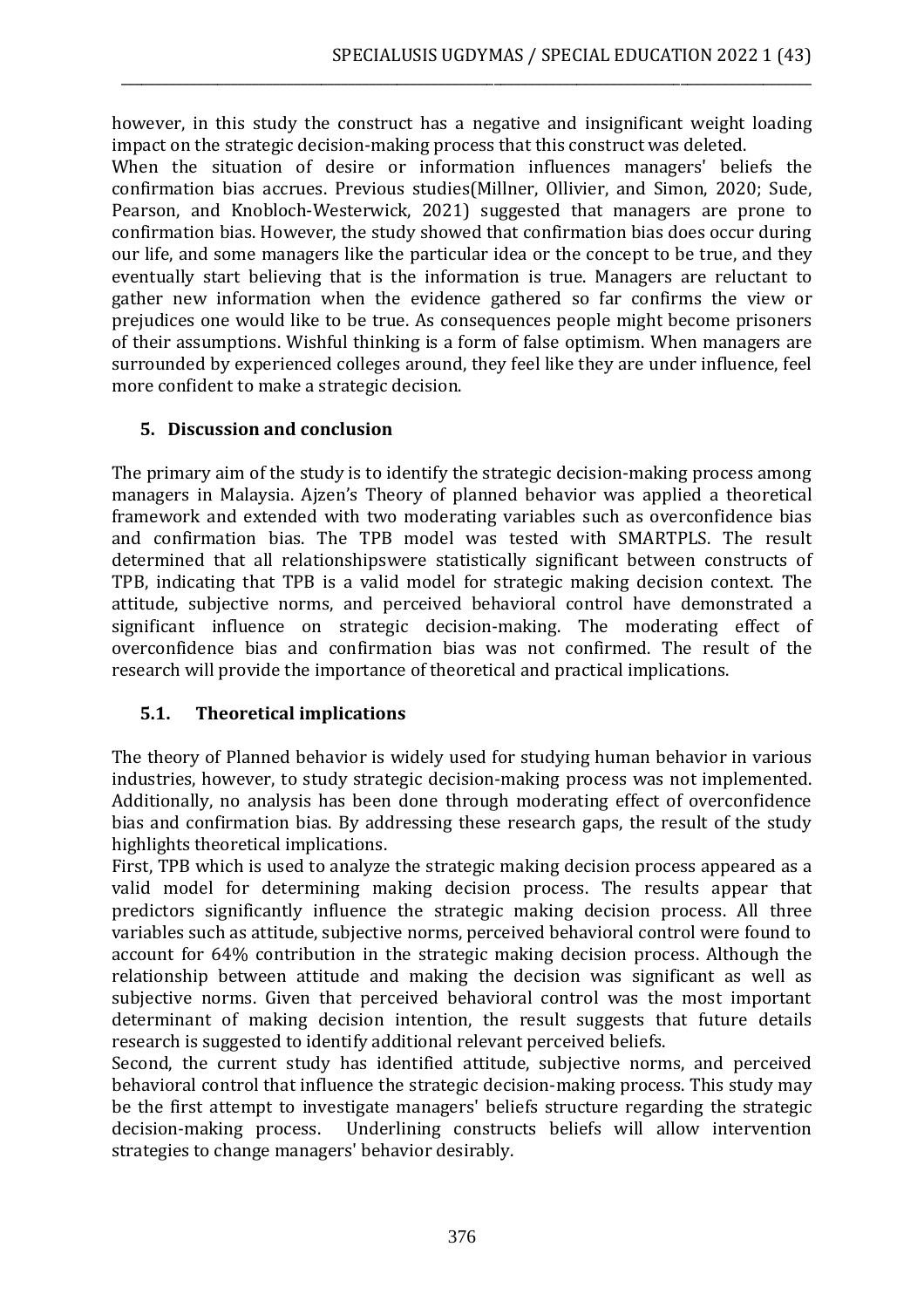Third, this study maybe one of the few existing attempts to investigate the moderating role of overconfidence bias and confirmation bias on relationships between TPB constructs in the strategic decision-making process. Most common biases and their impact on strategic making decisions will be important in establishing a theoretically sound research model. Especially when confirmation bias significantly influences managers' strategic decisions.

\_\_\_\_\_\_\_\_\_\_\_\_\_\_\_\_\_\_\_\_\_\_\_\_\_\_\_\_\_\_\_\_\_\_\_\_\_\_\_\_\_\_\_\_\_\_\_\_\_\_\_\_\_\_\_\_\_\_\_\_\_\_\_\_\_\_\_\_\_\_\_\_\_\_\_\_\_\_\_\_\_\_\_\_\_\_\_\_\_\_\_\_\_\_\_\_\_\_\_\_

# **5.2. Practical implications**

A practical view of the findings provides crucial information for managers. To recognize the process and the viewpoint of managers regarding their decisions made, employees need to focus on three constructs of the theory of planned behaviors to understand specific beliefs that underline them. All three constructs showed significance to the strategic decision-making process. Among all determinants of perceived behavioral control, the most important can be considered that managers mostly study evidence in detail before making a decision, second most important determinant that should be considered by managers is that managers take time to think critically about the situation before deciding by evaluating all the options fully.

The second important construct of TPB was the attitude and its items were identified. Managers should realize that jumping to conclusions rather trying to calculate in advance what might happen can significantly affect strategic decisions. Decisions involve selecting one and more options that managers cannot improve or making judgments about what they can influence, thus managers should consider not making decisions quickly and instinctively.

The last important TPB determinant was subjective norms. Subjective norms items present that manager feel more comfortable around experienced employees to make a strategic decision. This can be influenced by supporting and approving a particular behavior and decision. On the other hand, if the manager is surrounded by inexperienced colleagues, this might take in a wrong way as most likely employees will not support the strategic decision, as those employees have a lack of experience of a different vision.

This study examined common biases that influence strategic decision-making. The result showed that overconfident bias was a statistically insignificant moderating effect onthe strategic making decision process. However, the path was negative, that managers with raising overconfidence bias might just into decision quickly and rationally, especially if the manager has the experience and working with an unexperienced group of employees. The possibility of making the wrong decision with a high level of overconfidence bias is high.

Another confirmation bias was examined and did show a statistically significant moderating effect. When confirmation bias accrued as it has shown a positive path towards strategic making decision, managers might form their attitude and beliefs towards a decision and may ignore additional information was being taken into consideration. As human being tends to like certain ideas or concepts to be true, so they eventually believe that it to be true. Especially managers might take into consideration related to formal groups.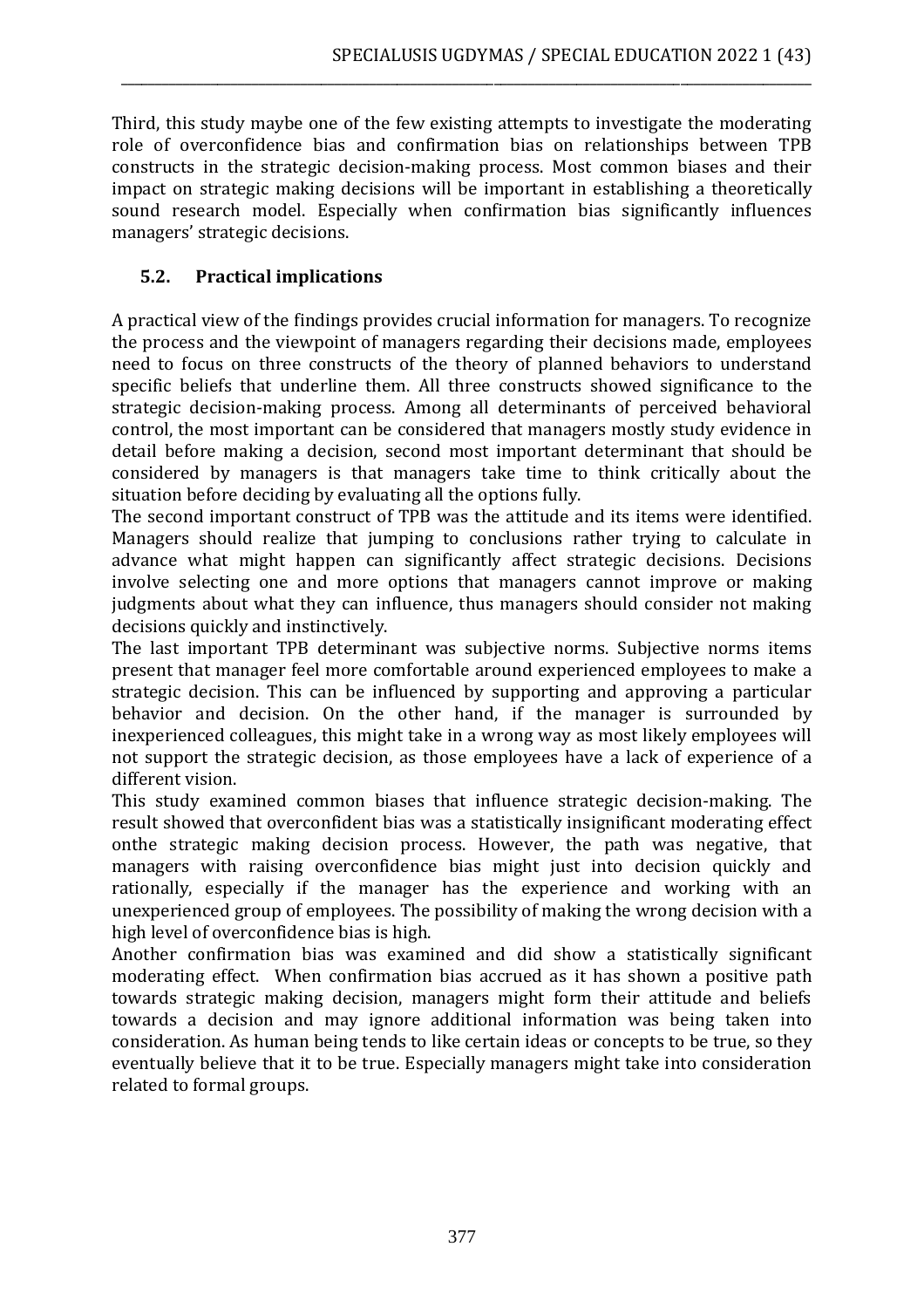#### **5.3. Limitations and future research**

This study has several potential limitations. The research examined TPB and relies on behavioral intention, instead of actual behavior, to measure the outcome. Accordingly, to better understand the strategic decision-making process it is suggested to examine the extended theory of planned behavior. Also, the study used only two common biases out of five. Using a convinces sampling might be another limitation of the study because the different industries or different sizes of companies might have a different opinion. Future research suggested choosinga specific industry and applying a random sampling technique or stratified random sampling technique to obtain more generalized data about the strategic making decision process. Future research also might be applying moderators as work experience. Finally, future research should include additional predictors, such as past behavior to increase models' predictability.

\_\_\_\_\_\_\_\_\_\_\_\_\_\_\_\_\_\_\_\_\_\_\_\_\_\_\_\_\_\_\_\_\_\_\_\_\_\_\_\_\_\_\_\_\_\_\_\_\_\_\_\_\_\_\_\_\_\_\_\_\_\_\_\_\_\_\_\_\_\_\_\_\_\_\_\_\_\_\_\_\_\_\_\_\_\_\_\_\_\_\_\_\_\_\_\_\_\_\_\_

#### **References**

- Ahmad, W., Kim, W. G., Anwer, Z., & Zhuang, W. (2020). Schwartz personal values, theory of planned behavior and environmental consciousness: How tourists' visiting intentions towards eco-friendly destinations are shaped? *Journal of Business Research*, *110*, 228–236.
- Ajzen, I. (2020). The theory of planned behavior: Frequently asked questions. *Human Behavior and Emerging Technologies*, *2*(4), 314–324.
- Ajzen, I. (1991). The theory of planned behavior. *Organizational Behavior and Human Decision Processes*, *50*(2), 179–211.
- AlZgool, M., Ahmed, U., Shah, S., Alkadash, T., &AlMaamary, Q. (2021). Going green during COVID-19: Examining the links between green HRM, green supply chain and firm performance in food Industry of Bahrain: The moderating role of lockdown due to COVID-19. *Uncertain Supply Chain Management*, *9*(1), 79–88.
- Boffelli, A., Golini, R., Orzes, G., & Dotti, S. (2020). Open the box: A behavioural perspective on the reshoring decision-making and implementation process. *Journal of Purchasing and Supply Management*, *26*(3), 100623.
- Boussaidi, R. (2013). Overconfidence bias and overreaction to private information signals: the case of Tunisia. *Procedia-Social and Behavioral Sciences*, *81*, 241–245.
- Cohen, J. (1988). Statistical power analysis Jbr the behavioral. *Sciences. Hillsdale (NJ): Lawrence Erlbaum Associates*, 18–74.
- Czaja, D., &Röder, F. (2020). Self-attribution bias and overconfidence among nonprofessional traders. *The Quarterly Review of Economics and Finance*, *78*, 186– 198.
- Elbanna, S. (2018). The constructive aspect of political behavior in strategic decisionmaking: The role of diversity. *European Management Journal*, *36*(5), 616–626.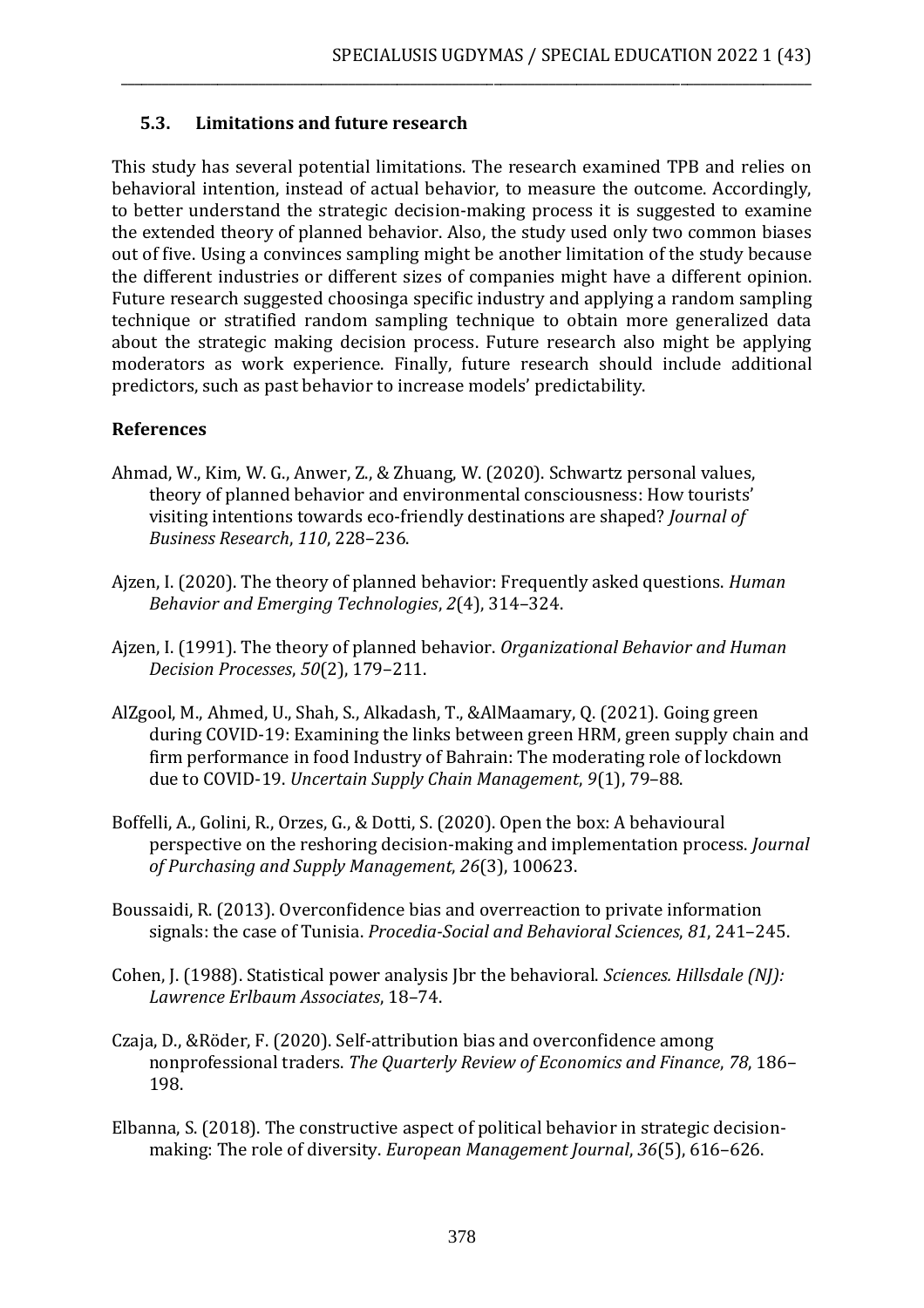Erceg, N., &Galić, Z. (2014). Overconfidence bias and conjunction fallacy in predicting outcomes of football matches. *Journal of Economic Psychology*, *42*, 52–62.

\_\_\_\_\_\_\_\_\_\_\_\_\_\_\_\_\_\_\_\_\_\_\_\_\_\_\_\_\_\_\_\_\_\_\_\_\_\_\_\_\_\_\_\_\_\_\_\_\_\_\_\_\_\_\_\_\_\_\_\_\_\_\_\_\_\_\_\_\_\_\_\_\_\_\_\_\_\_\_\_\_\_\_\_\_\_\_\_\_\_\_\_\_\_\_\_\_\_\_\_

- Gstaettner, A. M., Rodger, K., & Lee, D. (2017). Visitor perspectives of risk management in a natural tourism setting: An application of the Theory of Planned Behaviour. *Journal of Outdoor Recreation and Tourism*, *19*, 1–10.
- Hair Jr, J. F., Sarstedt, M., Hopkins, L., &Kuppelwieser, V. G. (2014). Partial least squares structural equation modeling (PLS-SEM): An emerging tool in business research. *European Business Review*.
- Heesen, H., Engelhardt, K., & Reimer, F. (1971). PolyneuropathiealsLeitsymptomeines γ-G-Plasmocytoms. *Zeitschrift Für Neurologie*, *199*(1), 145–150.
- Hu, H., Zhang, J., Chu, G., Yang, J., & Yu, P. (2018). Factors influencing tourists' litter management behavior in mountainous tourism areas in China. *Waste Management*, *79*, 273–286.
- Jia, J., & Bradbury, M. E. (2020). Complying with best practice risk management committee guidance and performance. *Journal of Contemporary Accounting & Economics*, *16*(3), 100225.
- Levy, M. R., &Tasoff, J. (2017). Exponential-growth bias and overconfidence. *Journal of Economic Psychology*, *58*, 1–14.
- Li, H., & Cao, Y. (2021). The bright side of the COVID-19 pandemic: Public coughing weakens the overconfidence bias in non-health domains. *Personality and Individual Differences*, *178*, 110861.
- Manstead, A. S. R. (2002). Attitudes and Behavior. *International Encyclopedia of the Social & Behavioral Sciences*, *27*(5), 330. https://doi.org/10.1097/00006199- 197809000-00024.
- Millner, A., Ollivier, H., & Simon, L. (2020). Confirmation bias and signaling in Downsian elections. *Journal of Public Economics*, *185*, 104175.
- Mishra, K. C., &Metilda, M. J. (2015). A study on the impact of investment experience, gender, and level of education on overconfidence and self-attribution bias. *IIMB Management Review*, *27*(4), 228–239.
- Murphy, G. D. (2009). Improving the quality of manually acquired data: Applying the theory of planned behaviour to data quality. *Reliability Engineering & System Safety*, *94*(12), 1881–1886.
- Nelius, T., Doellken, M., Zimmerer, C., &Matthiesen, S. (2020). The impact of confirmation bias on reasoning and visual attention during analysis in engineering design: An eye tracking study. *Design Studies*, *71*, 100963.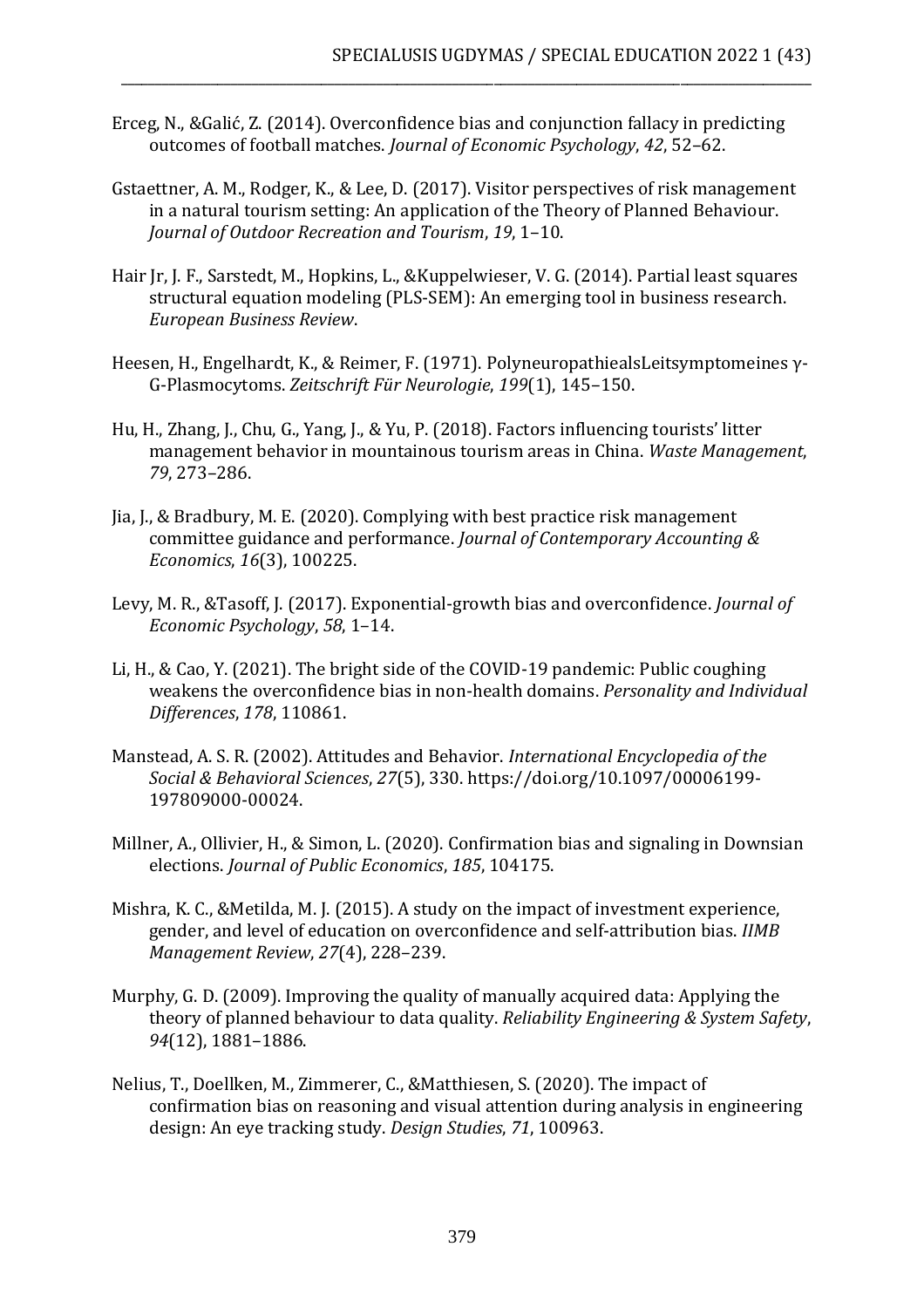Netz, J., Svensson, M., &Brundin, E. (2020). Business disruptions and affective reactions: A strategy-as-practice perspective on fast strategic decision making. *Long Range Planning*, *53*(5), 101910.

\_\_\_\_\_\_\_\_\_\_\_\_\_\_\_\_\_\_\_\_\_\_\_\_\_\_\_\_\_\_\_\_\_\_\_\_\_\_\_\_\_\_\_\_\_\_\_\_\_\_\_\_\_\_\_\_\_\_\_\_\_\_\_\_\_\_\_\_\_\_\_\_\_\_\_\_\_\_\_\_\_\_\_\_\_\_\_\_\_\_\_\_\_\_\_\_\_\_\_\_

- Proeger, T., &Meub, L. (2014). Overconfidence as a social bias: Experimental evidence. *Economics Letters*, *122*(2), 203–207.
- Rahmafitria, F., Pearce, P. L., Oktadiana, H., &Putro, H. P. H. (2020). Tourism planning and planning theory: Historical roots and contemporary alignment. *Tourism Management Perspectives*, *35*, 100703.
- Raju, V. (2021). Implementing flexible systems in doctoral viva defense through virtual mechanism. *Global Journal of Flexible Systems Management*, *22*(2), 127–139.
- Rehman, S. U. R., Shahzad, M., Farooq, M. S., & Javaid, M. U. (2020). Impact of leadership behavior of a project manager on his/her subordinate's job-attitudes and joboutcomes. *Asia Pacific Management Review*, *25*(1), 38–47.
- Shleifer, A. (2011). The transformation of finance. *Lecture at American Finance Association Meetings*.
- Soorani, F., &Ahmadvand, M. (2019). Determinants of consumers' food management behavior: Applying and extending the theory of planned behavior. *Waste Management*, *98*, 151–159.
- Stulz, R. M. (2008). Risk management failures: What are they and when do they happen? *Journal of Applied Corporate Finance*, *20*(4), 39–48.
- Sude, D. J., Pearson, G. D. H., & Knobloch-Westerwick, S. (2021). Self-expression just a click away: Source interactivity impacts on confirmation bias and political attitudes. *Computers in Human Behavior*, *114*, 106571.
- Sultan, P., Tarafder, T., Pearson, D., &Henryks, J. (2020). Intention-behaviour gap and perceived behavioural control-behaviour gap in theory of planned behaviour: Moderating roles of communication, satisfaction and trust in organic food consumption. *Food Quality and Preference*, *81*, 103838.
- Ulker-Demirel, E., &Ciftci, G. (2020). A systematic literature review of the theory of planned behavior in tourism, leisure and hospitality management research. *Journal of Hospitality and Tourism Management*, *43*, 209–219.
- van Twillert, A., Kreijns, K., Vermeulen, M., & Evers, A. (2020). Teachers' beliefs to integrate Web 2.0 technology in their pedagogy and their influence on attitude, perceived norms, and perceived behavior control. *International Journal of Educational Research Open*, *1*, 100014.
- Wut, T. M., Xu, J. B., & Wong, S. (2021). Crisis management research (1985–2020) in the hospitality and tourism industry: A review and research agenda. *Tourism Management*, *85*, 104307.